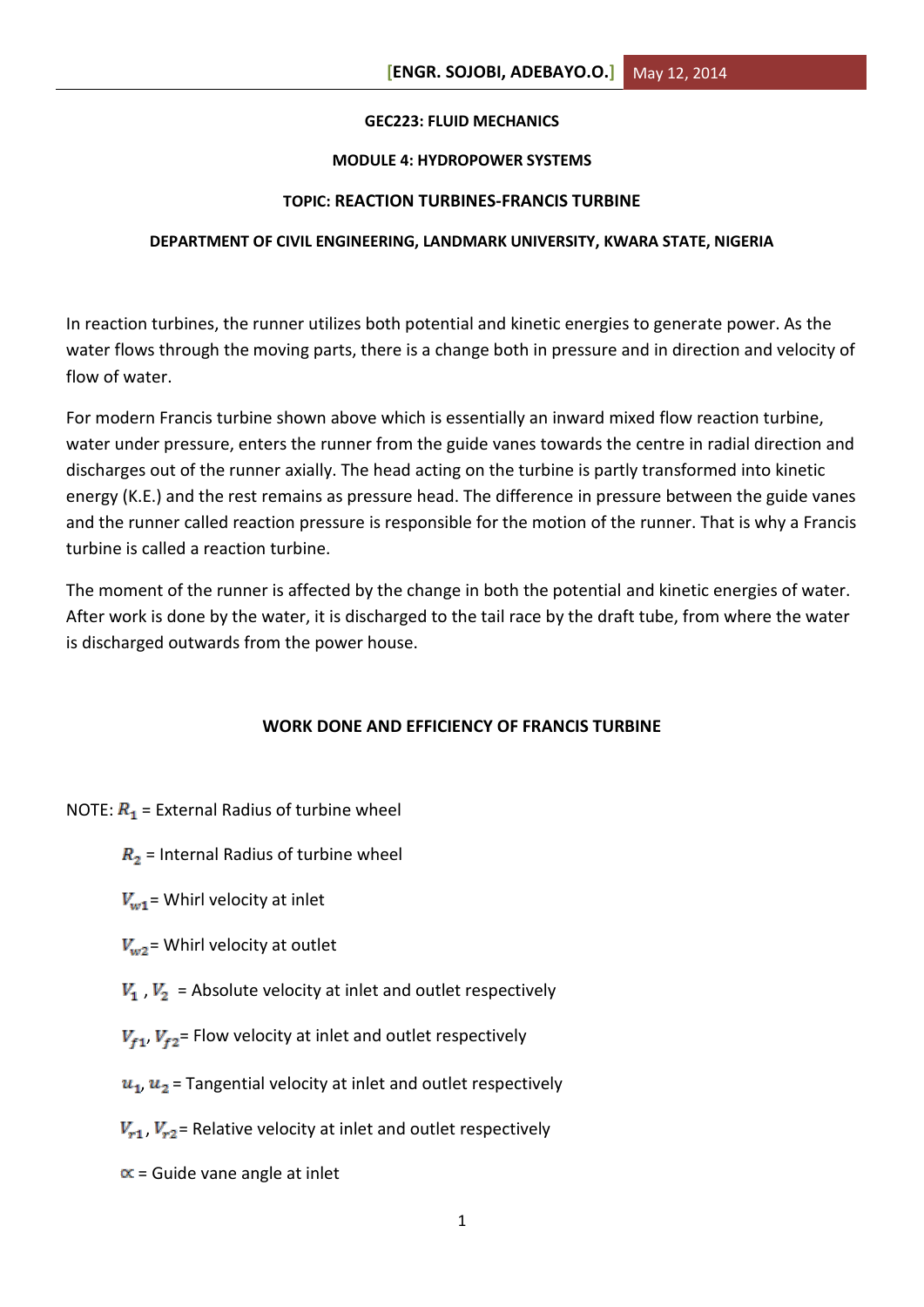$\theta$  = Runner vane angle at inlet  $\emptyset$  = Runner vane angle at exit  $\beta$  = Blade angle at exit Work done =  $\rho Q(V_{w1}u_1 + V_{w2}u_2)$ Recall,  $w = \rho g$ . This implies,  $\rho = \frac{w}{a}$ Work done = \_\_\_\_\_\_\_\_\_\_\_\_\_\_\_\_\_\_\_\_\_\_\_\_\_\_\_\_\_\_Equation 1 Maximum work done or output is obtained when  $V_{w2} = 0$ Work done = \_\_\_\_\_\_\_\_\_\_\_\_\_\_\_\_\_\_\_\_\_\_\_\_\_\_\_\_\_\_\_\_\_\_\_\_\_\_\_\_\_\_\_Equation 2

Eqn 2 occurs when absolute velocity at exit is radial at which  $\beta$  = 90<sup>0</sup>.

## **Hydraulic Efficiency,**  $\eta_h$

Let Net head on a turbine = H where H =  $H_g$ - $H_f$ 

Where  $H<sub>g</sub>$  = gross head = difference of water levels between head race and tail race and

 $h_f$ = loss of head in penstock

Note, H = Operation head or working head or available head

 $\therefore$  Input to the turbine = Wqh

 $\eta_h = \frac{Power~developed~by~the~runner}{Power~supplied~to~the~runner = Water~power}$  $wQ$  $\lambda$ 

$$
\eta_h = \frac{\frac{Q}{g}(V_{W1}u_1 \pm V_{W2}u_2)}{wQH}
$$

$$
\eta_h = \frac{(v_{w1}u_1 \pm v_{w2}u_2)}{gH}
$$
 *Equation 3*

When the velocity of whirl,  $V_{w2}$  at exit is zero,

$$
\eta_h = \frac{V_{w1} u_1}{gH}
$$
 *Equation 4*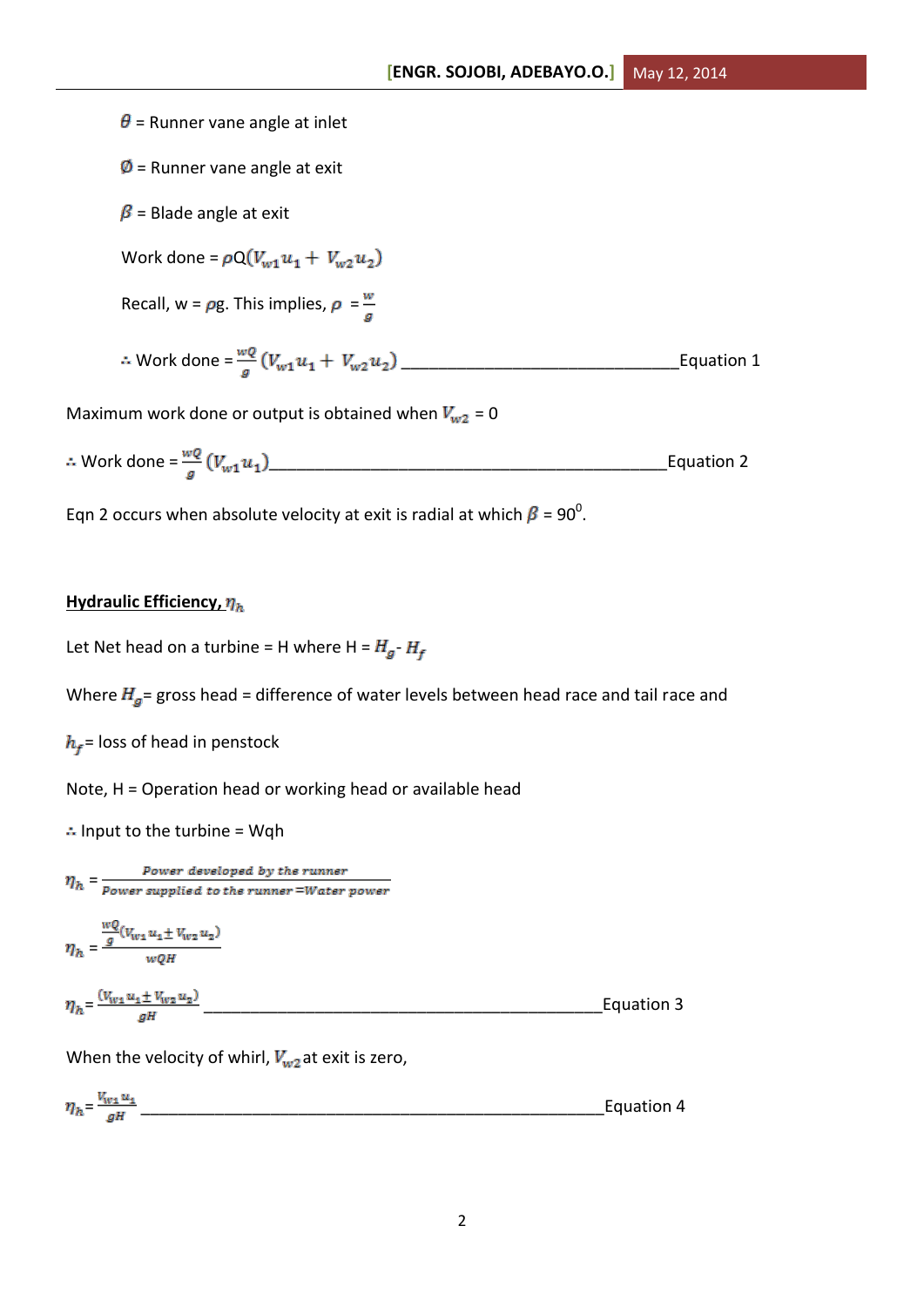# **Mechanical Efficiency,**  $\eta_m$

| Shaft Power P<br>$\eta_m$ = $\frac{1}{\textit{Power}$ developed by the runner                 |                   | Equation 5 |
|-----------------------------------------------------------------------------------------------|-------------------|------------|
| Overall Efficiency, $\eta_o = \frac{1}{Water\ power = Power\ support\ set\ to\ the\ turbine}$ | Shaft water power |            |
| $\eta_o = \frac{P}{wQH}$                                                                      |                   | Equation 6 |
| $\eta_o$ – $\eta_h$ $\eta_m$                                                                  |                   | Equation 7 |



# **Example 1**

An inward flow reaction turbine has external and internal diameters a s1.08m and 0.54m. The turbine is running at 200rpm. The width of the turbine at inlet is 240mm and velocity of flow through the runner is constant and is equal to 2.16m/s. The guide blades make an angle of 10<sup>0</sup> to the tangent of the wheel and discharge at the outlet of the turbine is radial. Draw the inlet and outlet velocity triangles and determine:

- i. The absolute velocity of water at inlet of the runner
- ii. The velocity of whirl at inlet
- iii. The relative velocity at inlet
- iv. The runner blade angles
- v. Width of runner at outlet
- vi. Weight of water flowing through the runner per second
- vii. Head at inlet of the turbine
- viii. Power developed
- ix. Hydraulic efficiency of the turbine
- x. Specific speed of the turbine if the centre-line of the spiral casing inlet of the turbine is 2.5m above the tail water level.

# **Solution**

External Diameter,  $D_1 = 1.08$ m

Internal Diameter,  $D_2 = 0.54$ m

Speed, N = 200rpm

Width at inlet,  $B_1$  = 240mm = 0.24m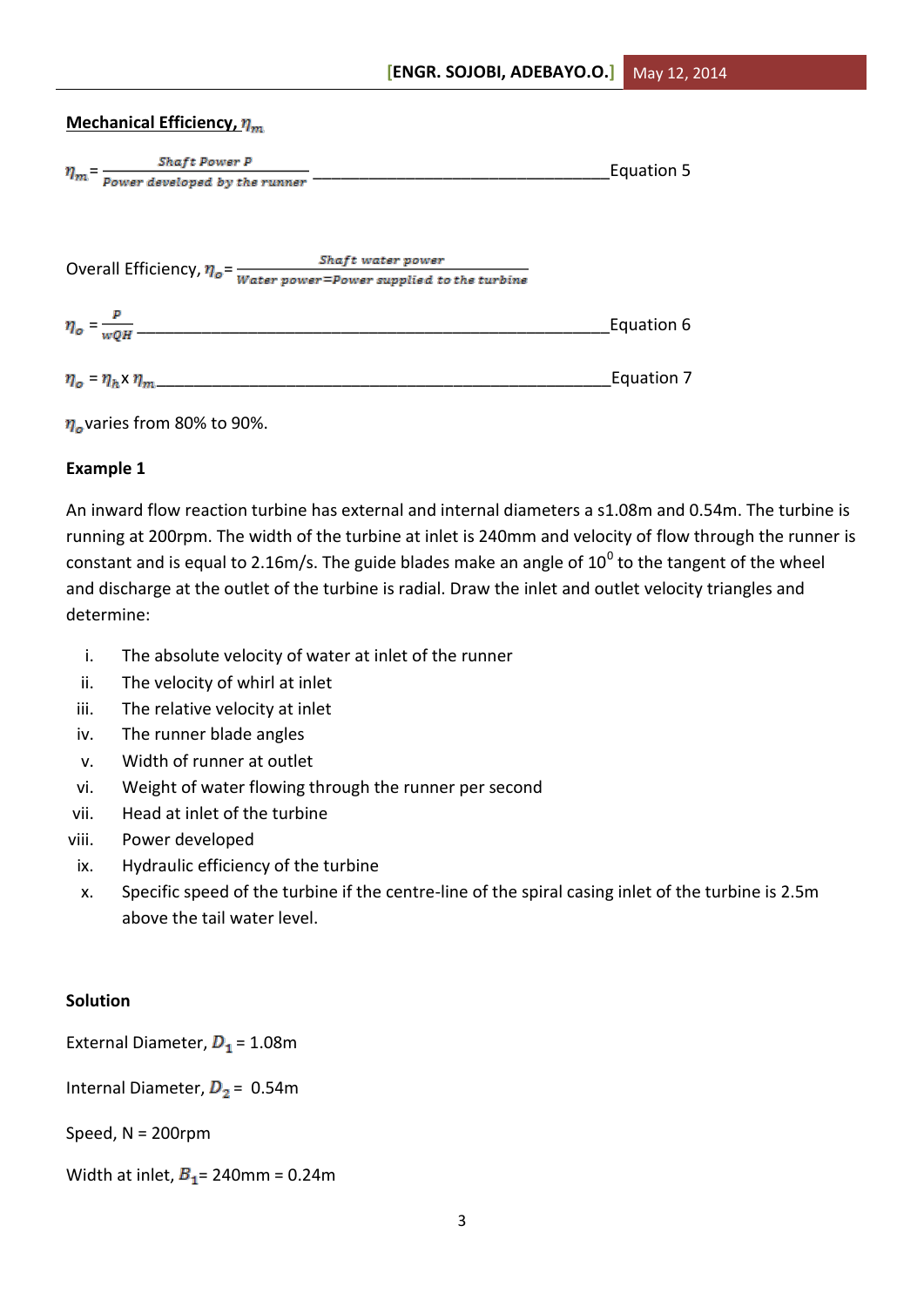Velocity of flow,  $V_{f1} = V_{f1} = 2.16 \text{m/s}$ 

Guide blade angle,  $\propto$  = 10<sup>0</sup>.

Since discharge at outlet is radial,  $\beta$  = 90<sup>0</sup> and  $V_{w2}$ = 0.

Tangential velocity of wheel at inlet,  $u_1 = \frac{\pi D_1 N}{60}$ 

$$
\therefore u_1 = \frac{\pi X 1.08 \times 200}{600} = 1.31 \text{m/s}
$$

Tangential velocity of wheel at outlet,  $u_{2} = \frac{\pi D_2 N}{60}$ 

$$
\therefore u_2 = \frac{\pi \times 0.54 \times 200}{600} = 5.65 \text{ m/s}
$$

i. Absolute velocity of water at inlet of runner, $V_1$ 

From the inlet velocity triangle, Sin  $\alpha = \frac{V_{f_1}}{V}$ 

$$
\therefore V_1 = \frac{V_{f_1}}{\sin \alpha} = \frac{2.16}{\sin 10^0} = \frac{12.44 \text{ m/s}}{}
$$

ii. Velocity of whirl at inlet,  $V_{w1}$ 

$$
\cos \alpha = \frac{V_{w1}}{V_{s}}
$$

 $\therefore V_{w1} = V_1 \cos \alpha = 12.44 \times \cos 10^0 = 12.25 \text{ m/s}$ 

iii. Relative velocity at inlet,  $V_{r1}$ 

$$
V_{r1}^{2} = V_{f1}^{2} + (V_{w1} - u_{1})^{2}
$$
  
 
$$
\therefore V_{r1} = \sqrt{V_{f1}^{2} + (V_{w1} - u_{1})^{2}} = \sqrt{2.16^{2} + (12.25 - 11.31)^{2}} = 2.35 \text{ m/s}
$$

iv. Runner blade angles  $\theta$ , Ø

From inlet velocity triangles,

$$
\tan \theta = \frac{v_{f_1}}{v_{w_1} - u_1} = \frac{2.16}{12.25 - 11.31} = 2.298
$$

 $\therefore \theta = \tan^{-1} 2.298 = 66.48^{\circ}$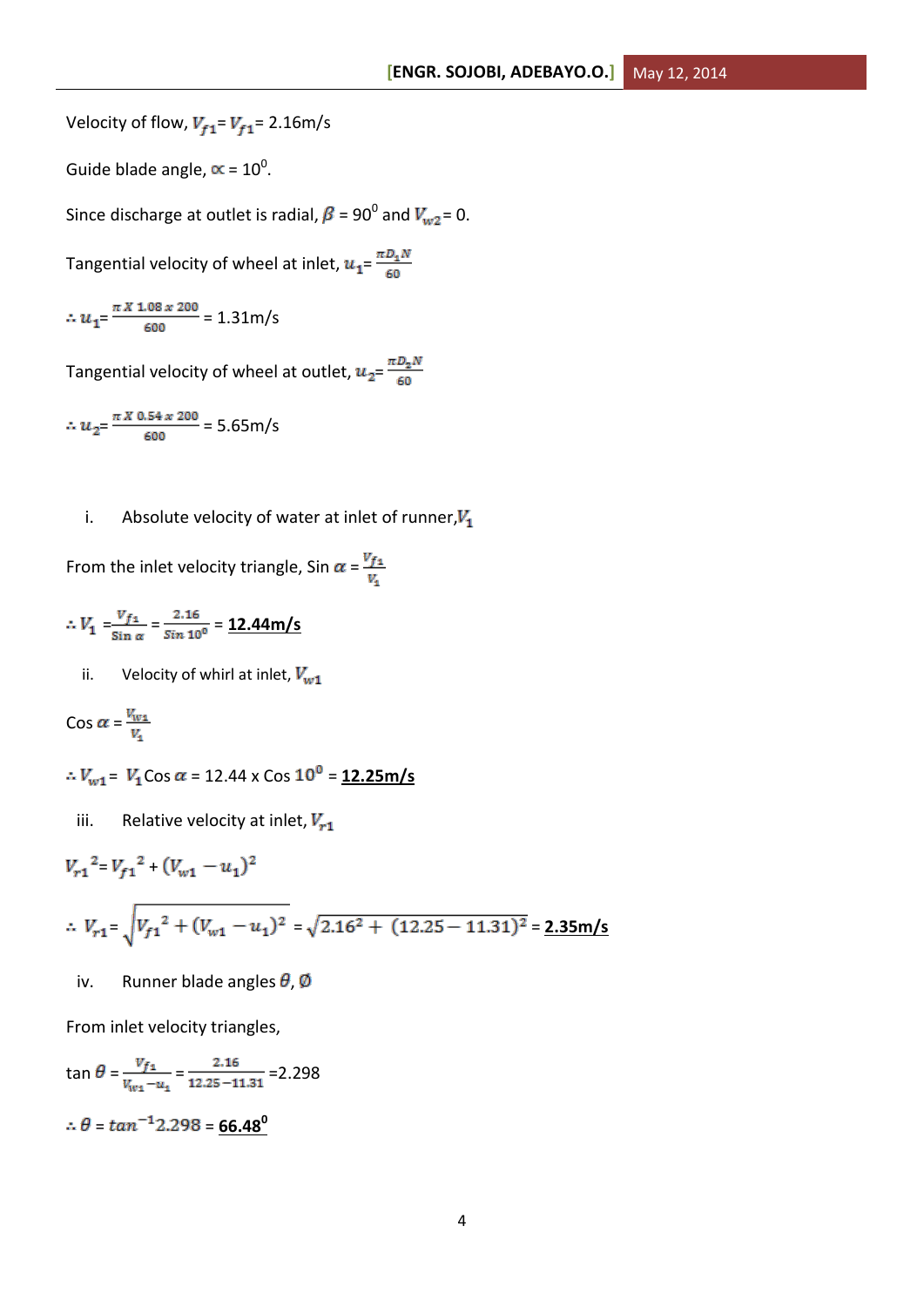From outlet velocity triangle,

$$
\tan\emptyset = \frac{v_{f2}}{v_2} = \frac{2.16}{5.65} = 0.382
$$

 $\therefore \emptyset = \tan^{-1} 0.382 = 20.9^0$ 

v. Width of runner at outlet,  $B_2$ 

From continuity equation,  $Q_1 = Q_2$ 

Recall, Q = AV where  $A = \pi DB$ 

Where  $D =$  diameter of runner vane and  $B =$  width of runner vane

 $\pi D_1 B_1 V_{f1}$  =  $\pi D_2 B_2 V_{f2}$  Since  $V_{f1}$  =  $V_{f2}$  and cancels out along with  $\pi$ 

$$
D_1B_1=D_2B_2
$$

 $\therefore B_2 = \frac{D_4 B_4}{D_2} = \frac{1.08 \times 0.24}{0.54} = 0.48 \text{m} = 480 \text{mm}.$ 

vi. Weight of water flowing through the runner per second, W = wQ = w x  $\pi D_1 B_1 V_{f1}$ 

W = 9.81 x x 1.08 x 0.24 x 2.16 = **17.25KN/s**

vii. Head at inlet of turbine,  $H_{inlet} = \frac{1}{a}(V_{w1}u_1 + V_{w2}u_2) + \frac{V_2^2}{2a}$ 

Since  $V_{w2} = 0$ ,

$$
H_{inlet} = \frac{1}{g} \left( V_{w1} u_1 \right) + \frac{V_2^2}{2g} = \frac{1}{9.81} \left( 12.25 \times 11.31 \right) + \frac{2.16^2}{2 \times 9.81}
$$

# $H_{inlet}$  = 14.36m

- viii. Power developed, P =  $\rho$ Q X  $V_{w1}u_1 = \frac{wQ}{q} \times V_{w1}u_1 = \frac{17.25}{9.81} \times 12.25 \times 11.31 = \frac{243.6 \text{KW}}{2.11 \times 10^{-11} \text{AU}}$
- ix. Hydraulic Efficiency,  $\eta_h = \frac{V_{w1} u_1}{gH} = \frac{12.25 \times 11.31}{9.81 \times 14.36} = 0.9835 = \frac{98.35\%}{9.81 \times 14.36}$
- x. Specific Speed of turbine, = \_\_\_\_\_\_\_\_\_\_\_\_\_\_\_\_\_\_\_\_\_\_\_\_\_\_\_\_\_Equation 8

where H = + Z \_\_\_\_\_\_\_\_\_\_\_\_\_\_\_\_\_\_\_\_\_\_\_\_\_\_\_\_\_\_\_\_\_\_\_\_\_\_\_\_\_\_\_\_\_Equation 9

Specific speed of turbine,  $N_s = \frac{200\sqrt{243.6}}{16.865/4} = 91.37$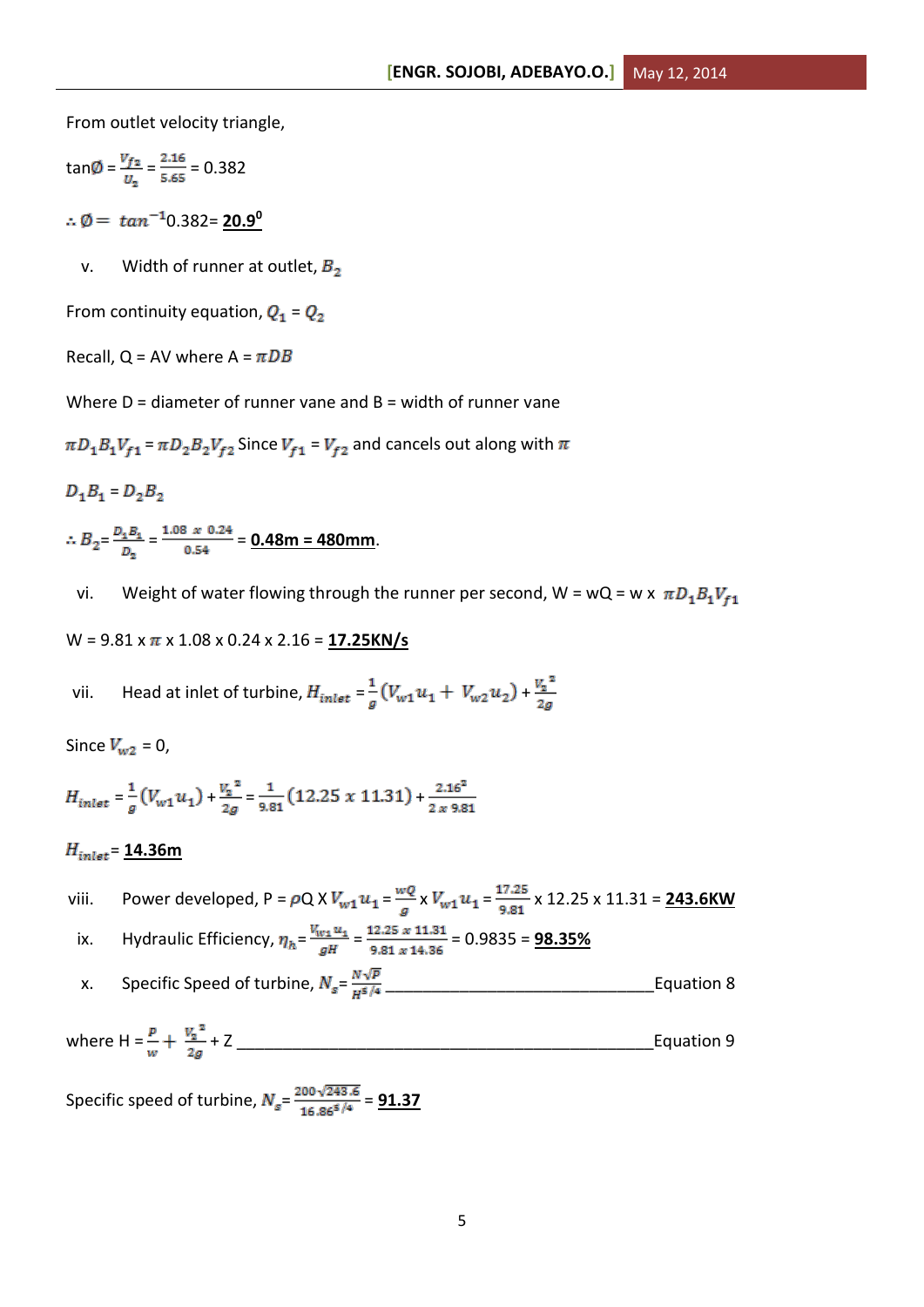#### **WORKING PROPORTIONS OF A FRANCIS TURBINE**

Ratio of width to diameter,  $\frac{B}{D}$ 

The ratio of width,  $B_1$ , to the diameter of wheel  $D_1$  at inlet is represented as n where

$$
n = \frac{B_1}{D_1}
$$
. The value of n varies from 0.10 to 0.45.

Flow ratio,  $K_f$ , is the ratio of the velocity of flow at inlet to the theoretical velocity.

$$
K_f = \frac{V_{f1}}{\sqrt{2gH}}
$$
. The value of  $K_f$  varies from 0.15 to 0.30.

Speed ratio,  $K_u$ , is the ratio of the peripheral speed at inlet to the theoretical jet velocity

$$
K_u = \frac{u}{\sqrt{2gH}}
$$
. The value of  $K_u$  varies from 0.6 to 0.9.

#### **DESIGN OF A FRANCIS TURBINE RUNNER**

Let  $B_1, D_1$  and  $t_1$  respectively be the width, diameter and thickness of runner vane at inlet.

Then total area at the periphery (i.e. at the runner inlet),  $A = (\pi D_1 - Z_{t1})B_1 = K_{t1}\pi D_1B_1$ 

Where  $K_{t1}$  is known as vane thickness factor or coefficient and its value is always less than unity usually between 0.95 and 1.0.

Recall, Discharge  $Q =$  Area of flow x Velocity of flow

 $Q = K_{t1} \pi D_1 B_1 \times V_{f1}$ 

 $\therefore$  Flow velocity,  $V_{f1} = \frac{Q}{K_{f1} \pi D_1 B_1}$ 

Recall,  $B_1 = nD_1$ 

$$
\therefore V_{f1} = \frac{Q}{K_{t1} \pi n D_1^2}
$$

Also,  $V_{f1} = K_f \sqrt{2gH}$ 

Equating the two values of  $V_{f1}$  gives,

$$
K_f \sqrt{2gH} = \frac{Q}{K_{t1} \pi n D_1^2}
$$
  
 
$$
\therefore D_1 = \left[ \frac{Q}{(K_f \sqrt{2gH})K_t \pi n} \right]^{1/2}
$$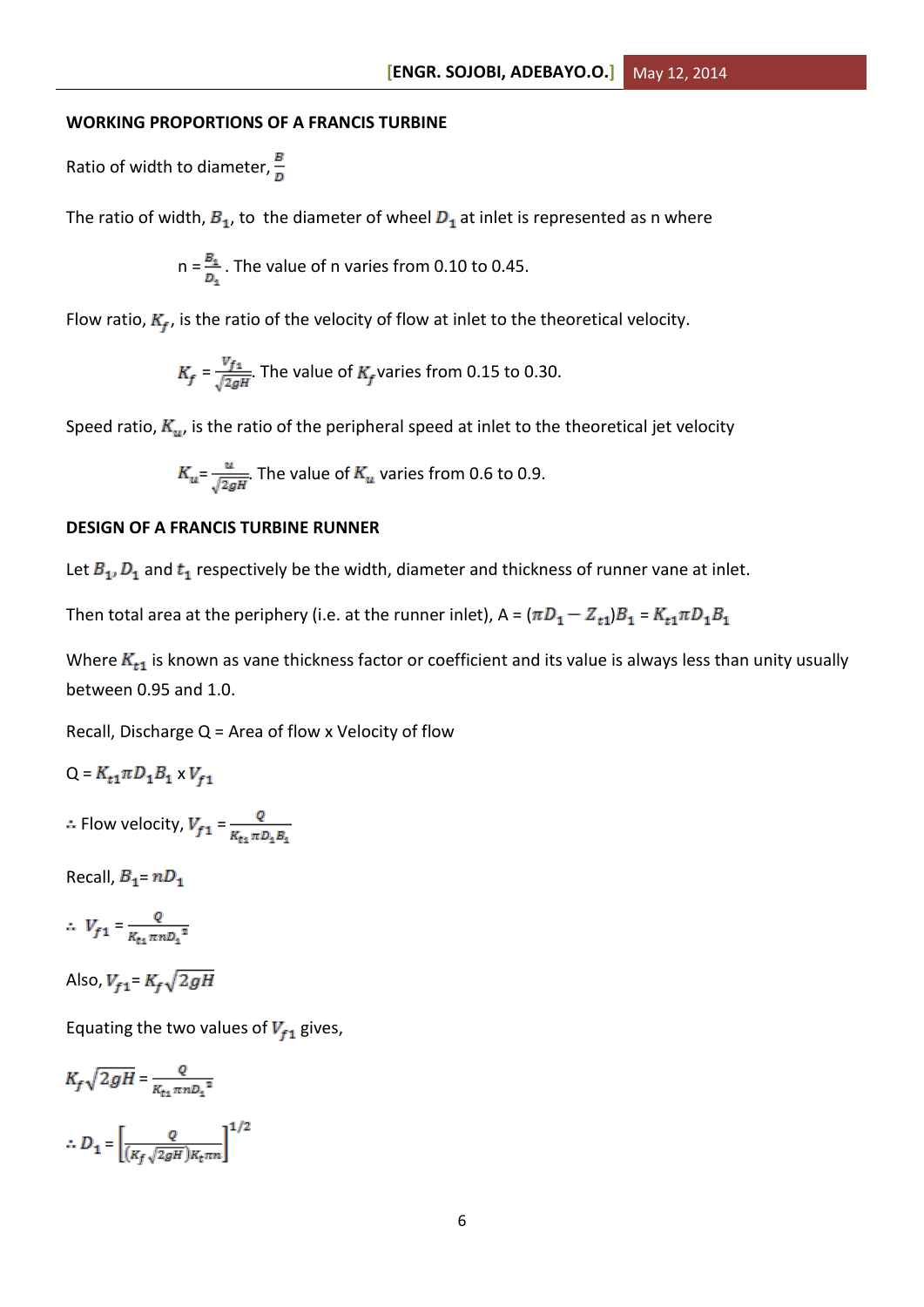# $\therefore B_1$ =  $nD_1$

Tangential velocity  $u_1$  is also called rim velocity where  $u_1 = \frac{\pi D_1 N}{60}$ 

Velocity of whirl at inlet  $V_{w1}$  derived from  $\eta_h = \frac{V_{w1} u_1}{\sigma^2}$ 

$$
V_{w1} = \frac{\eta_h g H}{u_1}
$$

 $\tan \alpha = \frac{v_{f_1}}{v_{f_1}}$  and  $\tan \theta = \frac{v_{f_1}}{v_{f_1}}$  from inlet velocity triangle.

Assuming diameter  $D_2$  at outlet is one-half diameter at inlet,

 $\therefore D_2 = \frac{D_1}{2}$  and  $u_2 = \frac{u_1}{2}$ 

Velocity of flow at exit,  $V_{f2}$  is obtained as follows:

 $Q = K_{t1} \pi D_1 B_1 V_{t1} = K_{t2} \pi D_2 B_2 V_{t2}$  from continuity equation.

 $\therefore \frac{V_{f1}}{V_{f2}} = \frac{K_{t2} \pi D_2 B_2}{K_{t1} \pi D_1 B_2}$ 

Assuming  $V_{f1} = V_{f2}$ 

This implies  $B_2 = 2B_1$ 

Number of vanes from 16 to 24. To avoid periodic impulse, the number of vanes should be either one or more less than the number of guide vanes.

The design of Francis Turbine runner is summarized as follows:

- 1. Assume suitable values of  $\eta_0$ ,  $\eta_h$ ,  $\eta$ ,  $K_f$  and  $K_t$ .
- 2. Determine the required discharge Q from P =  $\eta_0$  x wQH
- 3. Obtain the velocity of flow from the discharge and flow area.

## **ADVANTAGES OF FRANCIS TURBINE OVER PELTON WHEEL**

- 1. In Francis turbine, the variation in the operating head can be more easily controlled.
- 2. The operating head can be utilized even when the variation in the tail water level is relatively large when compared to the total head.
- 3. The mechanical efficiency of Pelton wheel decreases faster with wear than Francis turbine.
- 4. The size of the runner, generator and power house required for Francis turbine is small and economical compared to Pelton wheel for the same power generation.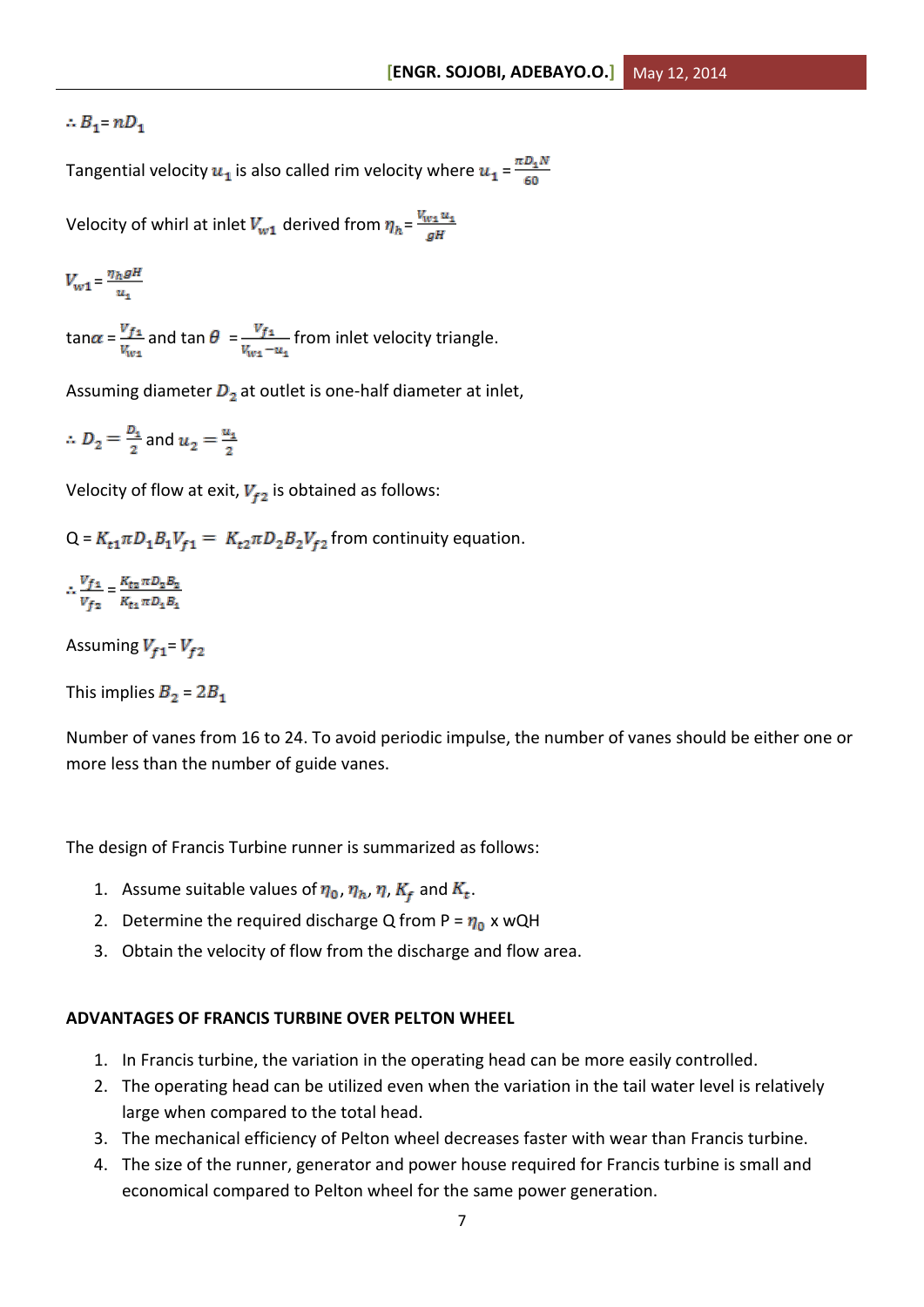# **DISADVANTAGES OF FRANCIS TURBINE COMPARED TO PELTON WHEEL**

- 1. Water which is not clean can very rapid wear in high head Francis turbine.
- 2. The overhaul and inspection is much more difficult comparatively.
- 3. Cavitaion is an ever-present danger.
- 4. The water hammer effect is more troublesome with Francis turbine.

## **Example 2**

The following data pertain to an inward flow reaction turbine:

|                                                                       | 86.4m                                                                                                                 |
|-----------------------------------------------------------------------|-----------------------------------------------------------------------------------------------------------------------|
|                                                                       | 650rpm                                                                                                                |
|                                                                       |                                                                                                                       |
| Ratio of wheel width to wheel diameter at inlet__________________0.10 |                                                                                                                       |
| Ratio of inner diameter to outer diameter_________________________0.5 |                                                                                                                       |
|                                                                       | 0.17                                                                                                                  |
|                                                                       |                                                                                                                       |
|                                                                       | 85%                                                                                                                   |
|                                                                       | Constant                                                                                                              |
|                                                                       | <u>and a shekarar ta assaura ta assaura ng mga sangang ng mga sangang ng mga sangang ng mga sangang ng mga sangan</u> |

Neglecting blockage by blades, find the dimensions and blade angles of the turbine.

# **Solution**

Net head,  $H = 86.4m$ 

Speed of runner, N = 650rpm

Shaft power available, P = 397KW

Ratio of wheel width to wheel diameter at inlet,  $n = \frac{B_4}{D_2} = 0.1$ 

Ratio of inner diameter to outer diameter = 0.5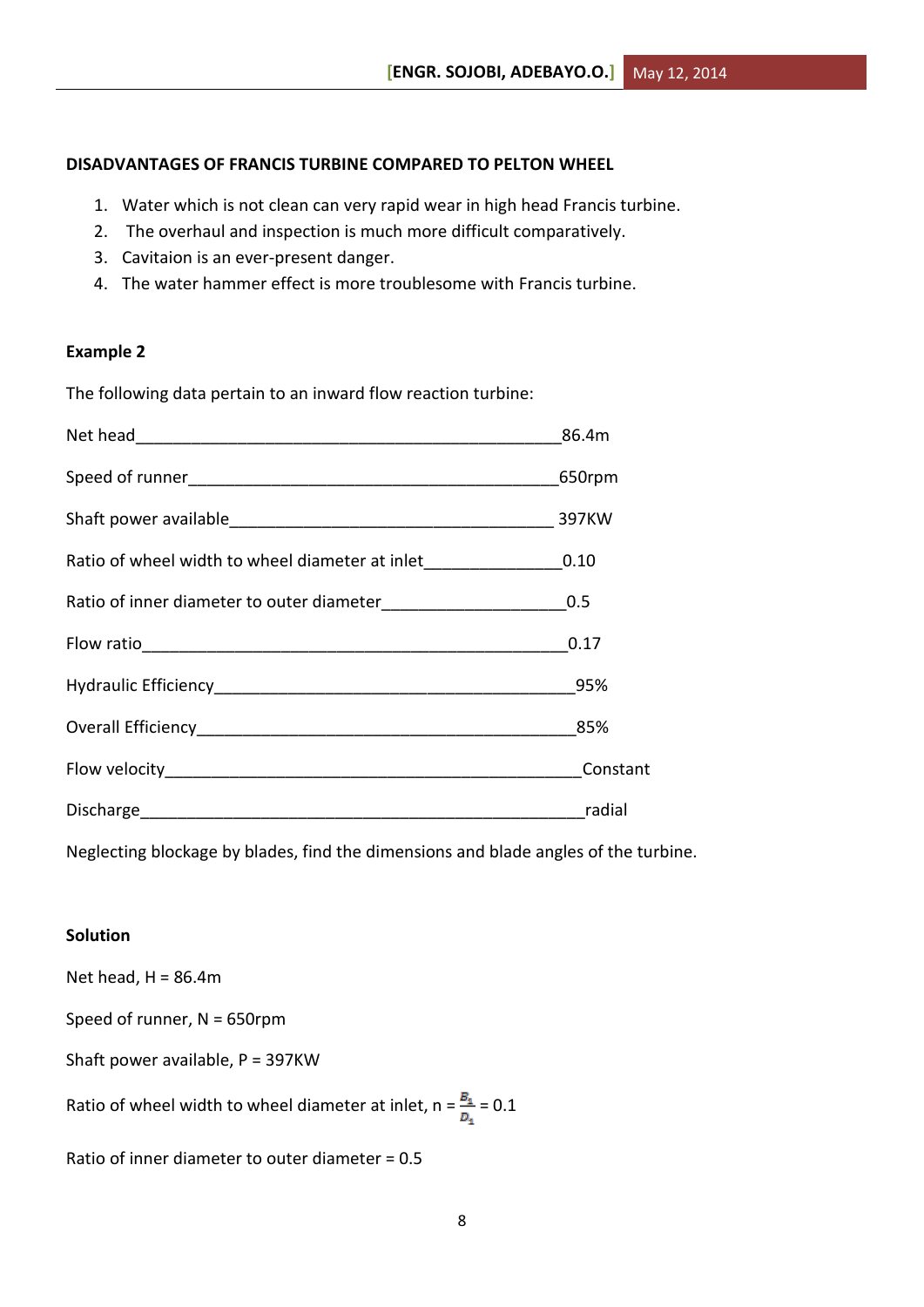Flow ratio,  $K_f = 0.17$ 

Hydraulic Efficiency,  $\eta_h$  = 95%

Overall Efficiency,  $\eta_o$  = 85%

Flow velocity = Constant i.e.  $V_{f1} = V_{f2}$ 

Discharge is radial i.e.  $\beta$  = 90<sup>0</sup> or  $V_2$ =

### **Main Dimensions of Turbine:**

Flow velocity,  $V_{f1} = K_f \sqrt{2gH} = 0.17 \sqrt{2 \times 9.81 \times 85.4} = 7 \text{m/s}$ 

 $V_{f1} = V_{f2} = 7 \text{m/s}$ 

Shaft power available from turbine,  $P = wQH \times \eta_o$ 

397 = 9.81 x Q x 86.4 x 0.85

Discharge Q =  $\frac{397}{9.81 \times 86.4 \times 0.85}$  = 0.551m<sup>3</sup>/s

 $Q = \pi D_1 B_1 V_{f1}$  neglecting blockage by blades where  $D_1$  and  $B_1$  are diameter and width of wheel at inlet respectively.

 $0.55 = \pi D_1 x 0.1 D_1 x 7$ . Recall,  $B_1 = nB_1 = nD_1$ 

$$
\therefore D_1 = \left[\frac{0.551}{\pi \times 0.1 \times 7}\right]^{1/2} = 0.5 \text{m}
$$

 $B_1$  = 0.1 $D_1$  = 0.1 x 0.5 = **0.05m** 

Diameter of wheel at outlet,  $D_2 = 0.5D_1 = 0.5 \times 0.5 = 0.25$ m

From continuity equation, discharge at inlet = discharge at outlet

$$
\therefore Q_1 \cdot Q_2
$$

This implies  $\pi D_1 B_1 V_{f1} = \pi D_2 B_2 V_{f2}$ . Since  $V_{f1} = V_{f2}$ 

$$
D_1B_1 = D_2B_2
$$

 $B_2 = \frac{D_1 B_1}{D_2} = \frac{D_1 B_1}{0.5 D_1} = 2B_1 = 2 \times 0.05 = 0.1 \text{m}$ 

Recall, tangential velocity is also known as peripheral velocity at inlet,  $u_1 = \frac{\pi D_1 N}{60} = \frac{\pi x 0.5 x 650}{60} = 17$ m/s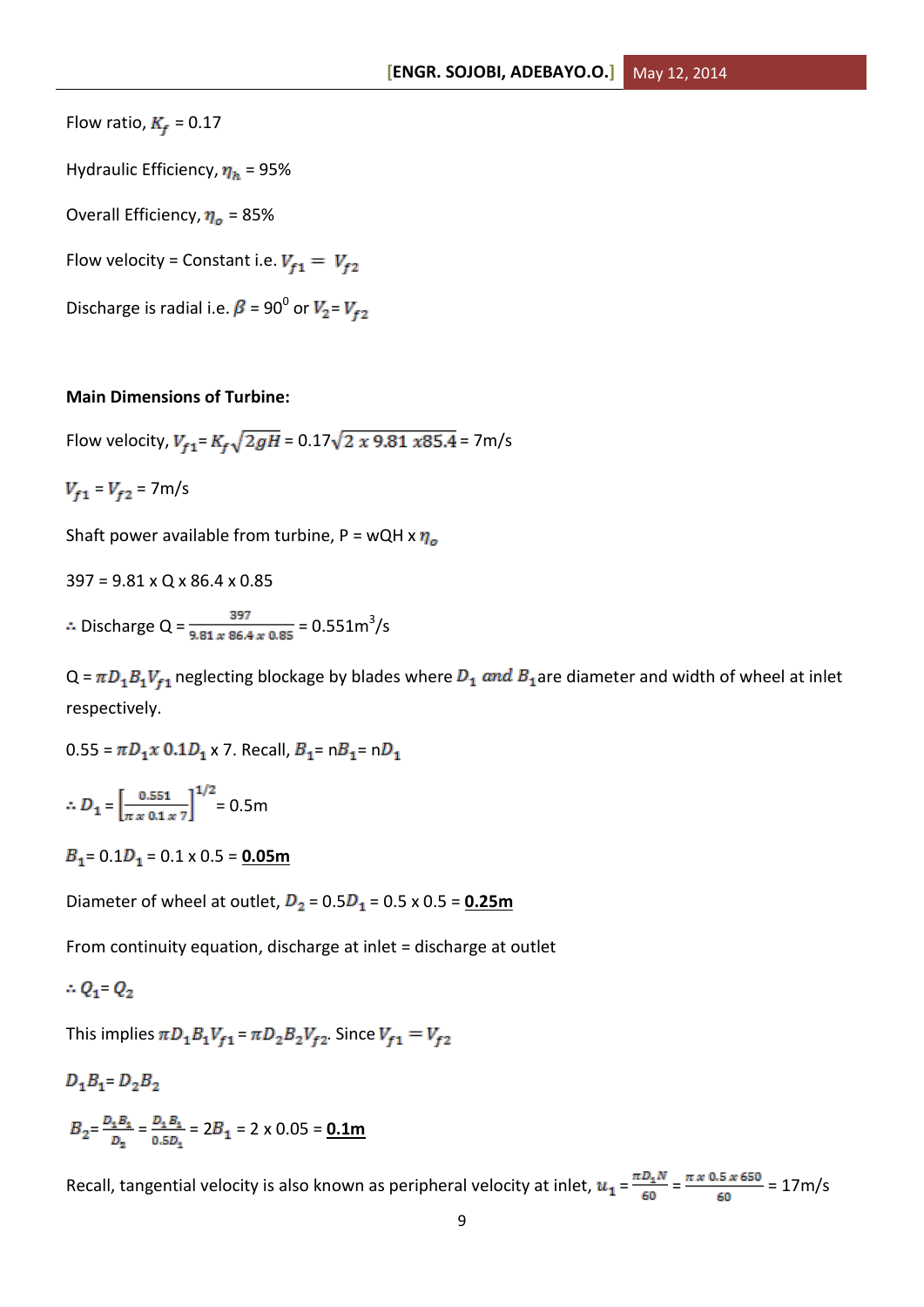Hydraulic Efficiency,  $\eta_h = \frac{V_{W1} u_1}{gH}$  since  $V_{W2} = 0$  because outlet discharge is radial

 $0.95 = \frac{V_{w_1} \times 17}{9.81 \times 86.4}$ 

 $\therefore V_{w1} = 47.36 \text{m/s}$ 

From inlet triangle, tan  $\alpha = \frac{V_{f_1}}{V_{\text{avg}}} = \frac{7}{47.36} = 0.1478$ 

 $\therefore$  Guide vane angle,  $\alpha = \tan^{-1} 0.1478 = 8.4^\circ$ 

$$
\tan\theta = \frac{v_{f_1}}{v_{w_1} - u_1} = \frac{7}{47.36 - 17} = 0.23
$$

 $\therefore$  Vane inlet angle,  $\theta = \tan^{-1} 0.23 = 12.95^{\circ}$ 

From the outlet velocity triangle,

$$
u_2 = \frac{\pi D_2 N}{60} = \frac{\pi \times 0.25 \times 650}{60} = 8.5 \text{ m/s}
$$

 $tan \emptyset = \frac{V_{f2}}{V_{f2}} = \frac{7}{8.5} = 0.823$ 

Vane angle at outlet,  $\phi = \tan^{-1} 0.823 = 39.45^{\circ}$ 

= 90 $^0$  since discharge is radial at outlet.

## **Other types of Reaction turbines are**:

- i. Propeller turbine- Used for heads between 4-80m.
- ii. Kaplan turbine- Used when load on turbine remains constant.

The advantages of Kaplan turbine over Francis turbine are:

- 1. For the same power, Kaplan turbine is more compact in construction and smaller insize.
- 2. Part-load efficiency is high.
- 3. Lower frictional losses (because of small number of blades used between 3-8).

Cavitation is the formation, growth and collapse of vapour filled cavities or bubbles in a flowing liquid due to fall in fluid pressure. When the pressure at any point in a flow field equals the vapour pressure of the liquid at that temperature, vapour cavities, also known as bubbles of vapour, begin to appear. Their effects on hydraulic turbines include:

1. Roughening of surface caused by pitting.